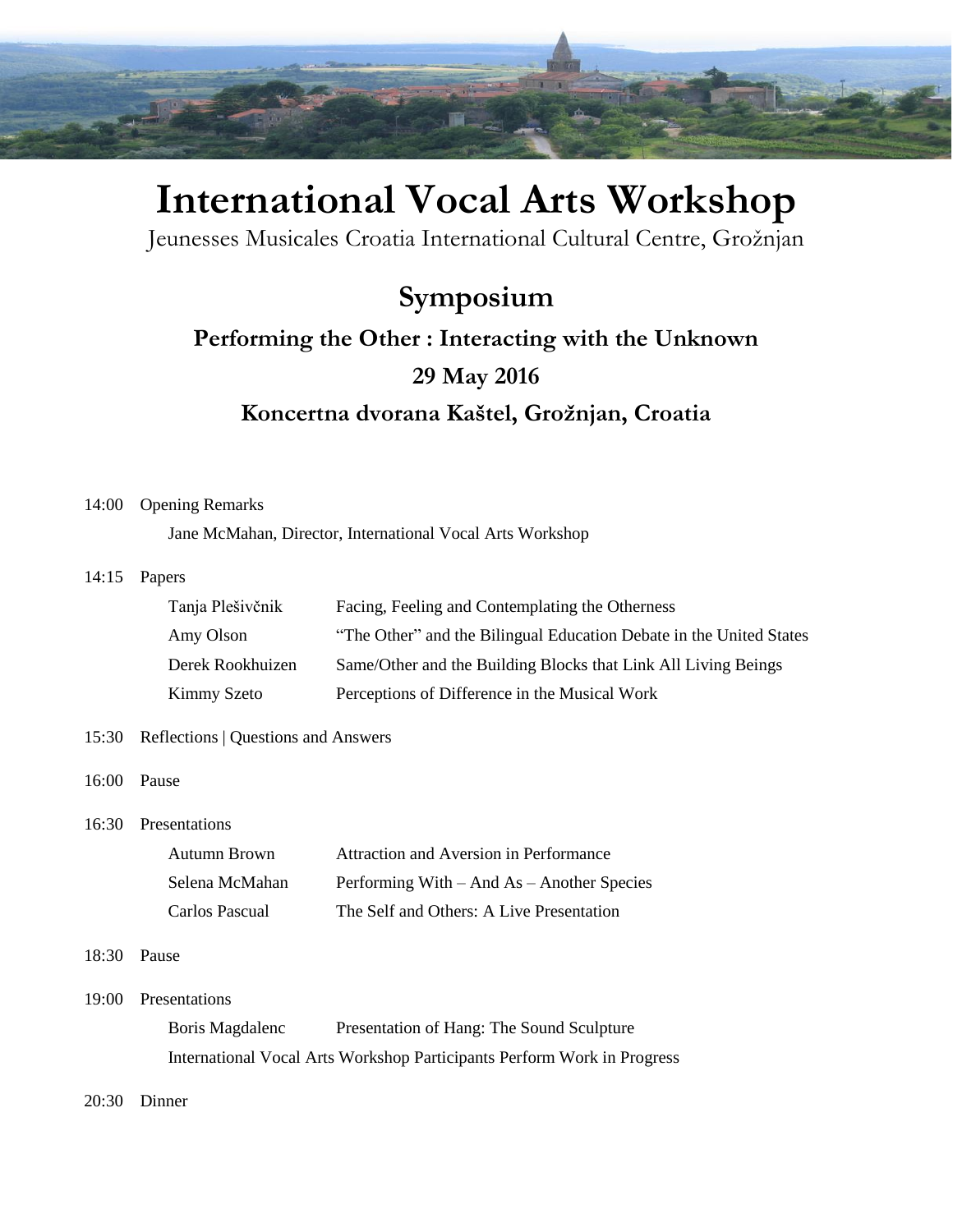# **International Vocal Arts Workshop Symposium**

| Director, IVAW                                     | Jane McMahan                                                                                                                 |
|----------------------------------------------------|------------------------------------------------------------------------------------------------------------------------------|
| <b>Symposium Coordinator</b>                       | Kimmy Szeto                                                                                                                  |
| Symposium Regional Representative Tanja Plešivčnik |                                                                                                                              |
| <b>Production Assistant</b>                        | Anne Monique Pace                                                                                                            |
| <b>Presenters</b>                                  | Tanja Plešivčnik, Amy Olson, Derek Rookhuizen, Kimmy Szeto,<br>Autumn Brown, Selena McMahan, Carlos Pascual, Boris Magdalenc |
| <b>Participants, IVAW</b>                          | Uran Apak, Jessica Edgar, Janelle Hutten, Amy Olson, Anne Monique<br>Pace, Jermaine Rowe                                     |

#### **Opening Remarks**

**Jane McMahan** has been teaching voice at Barnard College, Columbia University, for many years. This is her ninth season leading the International Vocal Arts Workshop. She first came to Grožnjan many years ago to study at Jeunesses Musicales with Andrea von Ramm, and she designed the International Vocal Arts Workshop to emulate the spirit of Andrea's vibrant and unconventional approach—one that made creative ideas flow and encouraged artistic interchange. Her CD, *Mediterranean Crosscurrents*, focuses on vocal and piano music of Manuel de Falla and Maurice Ravel and on Sephardic songs.

#### **Facing, Feeling and Contemplating the Otherness**

In general view, aesthetic experience incorporates a kind of contemplation (mainly regarded as disinterested) of an object (be it human, nature, environment or everyday objects and phenomena) that requires some openness of a subject to an object, in order to enable absorption of its sensual qualities and free play of our mental powers. The result is a type of feeling or judgment of taste. Aesthetic experience, on the other hand, also embraces a very important phenomenological dimension of experiencing, connecting to and understanding the world in us and outside. Otherness and its connotations are all mental constructs that affects how we perceive, how we judge. We should not let them turn us away from perception and contemplation that might reveal to us other faces of reality and possibly encourage empathy for others. We will search for the grounds for how aesthetics helps cultivate ethics, from Emmanuel Kant to Arnold Berleant, and to buddhist origins on mindfulness and contemplation.

**Tanja Plešivčnik** first studied geography at the Faculty of Arts in Ljubljana, Slovenia and Universidade Nova de Lisboa, Portugal. After earning her degree she enrolled in the PhD program for Philosophy and Theory of Visual Culture at the Faculty of Humanities at the University of Primorska in Koper, Slovenia, where she is currently researching the field of environmental art and aesthetics. Within her present study she has published five scientific papers and presented her research at several international conferences around Europe. She is the recipient of "Innovative scheme for the co-financing of PhD studies to promote social challenges." She is currently the president of Društvo KVART and is developing the creative community project MobaLopa. Tanja also regularly organizes events, including "Otroške kvartarije 2013," "Library under Treetops in Isola 2013," and other exhibition projects.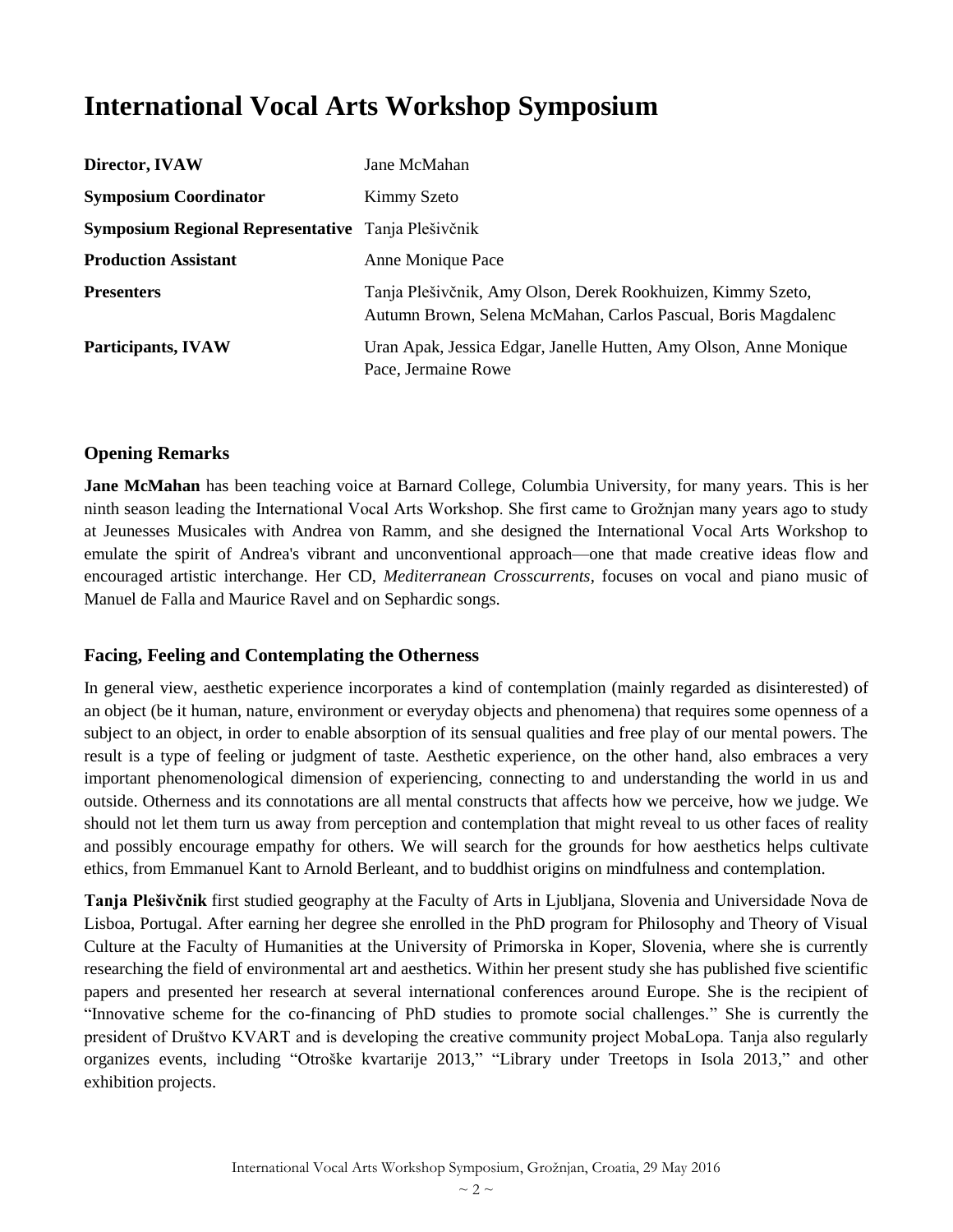#### **"The Other" and the Bilingual Education Debate in the United States**

**Amy Olson** earned dual bachelor's degrees in applied linguistics and classical vocal performance from Tufts University and the New England Conservatory of Music, and is currently a master's degree candidate in Teaching English to Speakers of Other Languages at Teachers College, Columbia University. Her research investigates the interface between language use and language acquisition in immersion-based bilingual education programs.

#### **Same/Other and the Building Blocks that Link All Living Beings**

We constantly make distinctions to separate us from others – race, gender, species... But biological science shows that we are more the same, right down to the cellular and intracellular level, than we are different. What implications should this hold for performance? – **Derek Rookhuizen**

#### **Perceptions of Difference in the Musical Work**

The criteria for a work of music are often intuitive. What about the criteria for different performances to be considered of the same work? Where do we draw the line? Should there be lines? Can there be lines? We will examine the aspects in which musical expressions can differ, and the resulting descriptions of these versions in relation to our intuitive conception of the musical work.

**Kimmy Szeto** challenges the conventional conception of the musical work through performance, composition, teaching, and scholarhip. His arrangements of Schumann, Wagner, Janáček and Schoenberg are described as "illuminating" by the *New York Times*, as he performs "alchemy" on symphonic masterpieces, on staff paper, for chamber ensembles, as well as on operatic arias, on the fly, for singers with him at the piano. As Assistant Professor at Baruch College, City University of New York, he designs the next generation digital knowledge organization infrastructure, and can be seen teaching, speaking, and publishing in specialized forums.

#### **Attraction and Aversion in Performance**

I would like to give a short talk on the relationship between the nature of story / cultural storytelling, and the problem of difference. This has a lot to do with "centering the voice of the other". It's hard to center the voice of the other in performance, if the "other" produces a response of aversion in the audience, but we know that otherness also produces a response of attraction, so this raises questions regarding how to craft a performance that produces the Attraction response, without exotifying the other.

**Autumn Brown** is a mother, community organizer, writer, and artist who leads organizational and strategic workshops with community-based and social movement organizations. A graduate of Sarah Lawrence College and a former student at Oxford and New York's General Theological Seminary, Autumn lives in the Avon Hills of Minnesota with her partner, three brilliant children, and a large, ridiculous dog. She looks forward to coming to Grožnjan: "I would like to develop a performance in which artist students perform the 'Other' in themselves or in a fellow student after intensive interviewing and reflection."

### **Performing With – And As – Another Species**

We are fascinated by the similarities and differences between ourselves and those of other species. How are these translated into performance both by humans 'becoming' the other and members of other species taught/encouraged to 'become' more human?